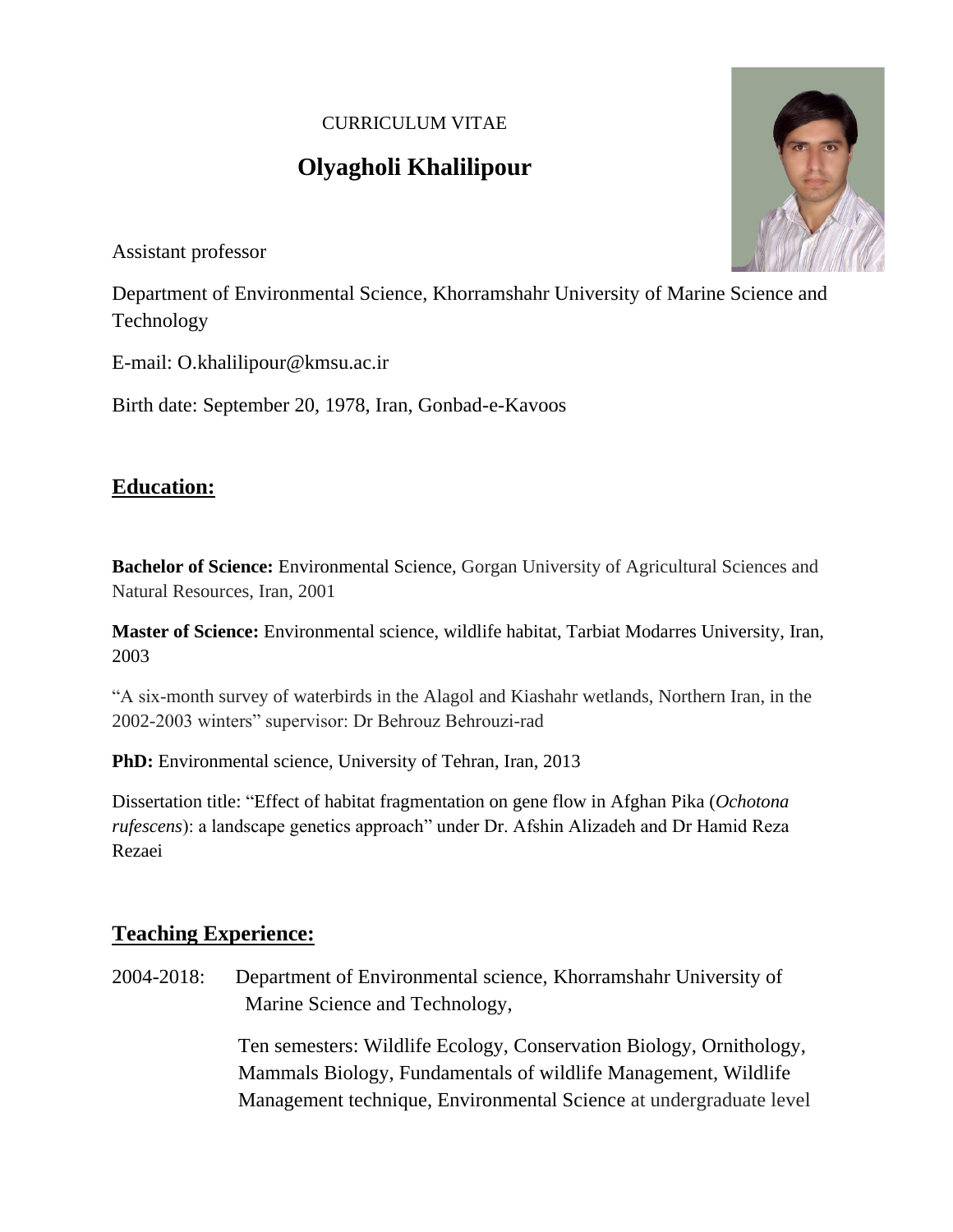2014-2018: Department of Environmental Science, Khorramshahr University of Marine Science and Technology

> Two semesters: Marine Ecology and Biology, Marine sustainable development, Environmental impact assessment at postgraduate level

#### **Scientific Papers**

**Monthly survey of wintering waterbirds in Hoore Bamdej**, Khuzestan Province, Southwest Iran, Podoces, Vol 1, number1 and 2, 2006. (Text in Persian)

**A six-month survey of waterbirds in the Alagol and Kiashahr wetlands, Northern Iran, in the 2002-2003 winter,** Sandgrouse, Volume 29 (2) Autumn 2007

**Survey of reproductive phonology and breeding success of whiskered Tern (***chlidonias hybrida***) in Anzali wetland (Western part of wetland**), Iran, Journal of Marine Sciences and Technology, 2010. (Text in Persian)

**Survey of waterbirds Diversity and abundance in Alagol,Ajigol, almagol and Gomishan wetlands, North of Iran**, JOURNAL OF WETLAND ECOBIOLOGY, 2009. (Text in Persian)

**Survey of Diversity and Population Changes of Birds in Parks and Green Spaces of Ahwaz ,Khuzestan Province, Iran in Winter 2010**, World Journal of Science and Technology; Vol 1, No 5 (2011).

**Genetic structure of Afghan Pika (Ochotona rufescens) populations based on D-loop region of the mitochondrial genome in Northern Khorasan Province,** Taxonomy and Biosystematics, 2013. (Text in Persian)

**Genetic structure and differentiation of four populations of Afghan Pika (***Ochotona rufescens***) in Iran based on mitochondrial cytochrome b gene**, Zoology in the Middle East, [Volume 60,](http://www.tandfonline.com/loi/tzme20?open=60#vol_60) [Issue 4,](http://www.tandfonline.com/toc/tzme20/60/4) 2014

**[Assessment of the phylogenetic status of Afghan pika \(Ochotona rufescens\),](javascript:void(0))** Journal of Wildlife and Biodiversity 1 (1), 12-18, 2017.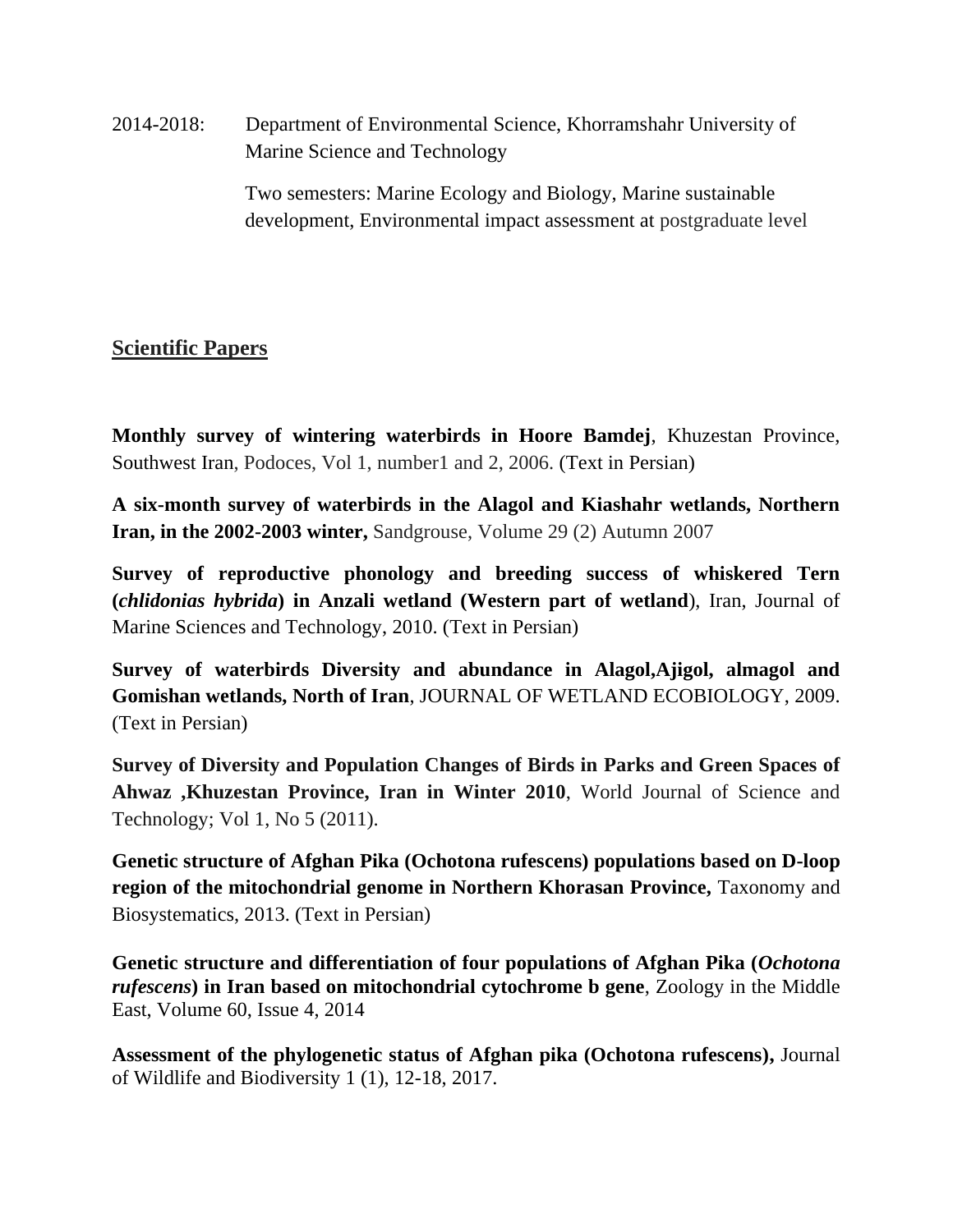**[Genetic structure of Afghan Pika \(Ochotona rufescens\) in Northern Khorasan](javascript:void(0))  [Province,](javascript:void(0))** JOURNAL OF TAXONOMY AND BIOSISTEMATICS 9 (3100319), 61-75, 2017.

**[Genetic relationships of wild boars highlight the importance of Southern Iran in](javascript:void(0))  [forming a comprehensive picture of the species' phylogeography](javascript:void(0))**, Mammalian Biology 92, 21-29, 2018. **Environmental Impact assessment of Yard Vali-Asr Jetty using Leopold**

**corrected matrix and RIAM matrix, Journal of marine science and technology, [18,](http://jmst.sinaweb.net/issue_11606_13913.html?lang=en)  [\(4\)](http://jmst.sinaweb.net/issue_11606_13913.html?lang=en) , 1-17, 2020**

**[Habitat suitability modeling of red-winged pratincole \(Glareola pratincola\) in](http://jweb.iauahvaz.ac.ir/browse.php?a_code=A-10-531-4&sid=1&slc_lang=en)  [Shadegan International Wetlands](http://jweb.iauahvaz.ac.ir/browse.php?a_code=A-10-531-4&sid=1&slc_lang=en)**, Journal of Wetland Ecobiology, 12(1), 5-16, 2020

**[Identifying habitat patches and suitability for roe deer, Capreolus capreolus as a](https://cjes.guilan.ac.ir/m/article_4281.html)  [protected species in Iran,](https://cjes.guilan.ac.ir/m/article_4281.html)** Caspian Journal of Environmental Sciences, 18(4)357-366, 2020

#### **Papers presented at scientific meetings:**

**Changes in abundance and diversity of waders and wintering waterfowl on the southern coast of the Caspian Sea**, Waterbirds around the world, A global overview of the conservation, management and research of the world's waterbird flyways, 2006

**Ecological study of Hoor-al-Azim wetland with emphasize on animals and plants**, the second conference of Biology, University of Guilan, 2006. (Text in persian)

**Habitat use of Persian fallow deer in Dez and Karkhe wildlife refuge, Iran**, The first conference and workshop on the effects of development on the environment, Khorramshahr University of Marine Science and Technology, 2007

**Investigation of change in birds of Shadegan wetland with emphasis of waterfowl and sea birds,** The Eighth Congress of Iranian Marine Science and Technology, Khorramshahr University of Marine Science and Technology, 2008

**Conservation importance of water birds and waders in Gorgan bay, Miankale wildlife refuge, Alaghol,Ajighol and Almaghol wetlands,** The Eighth Congress of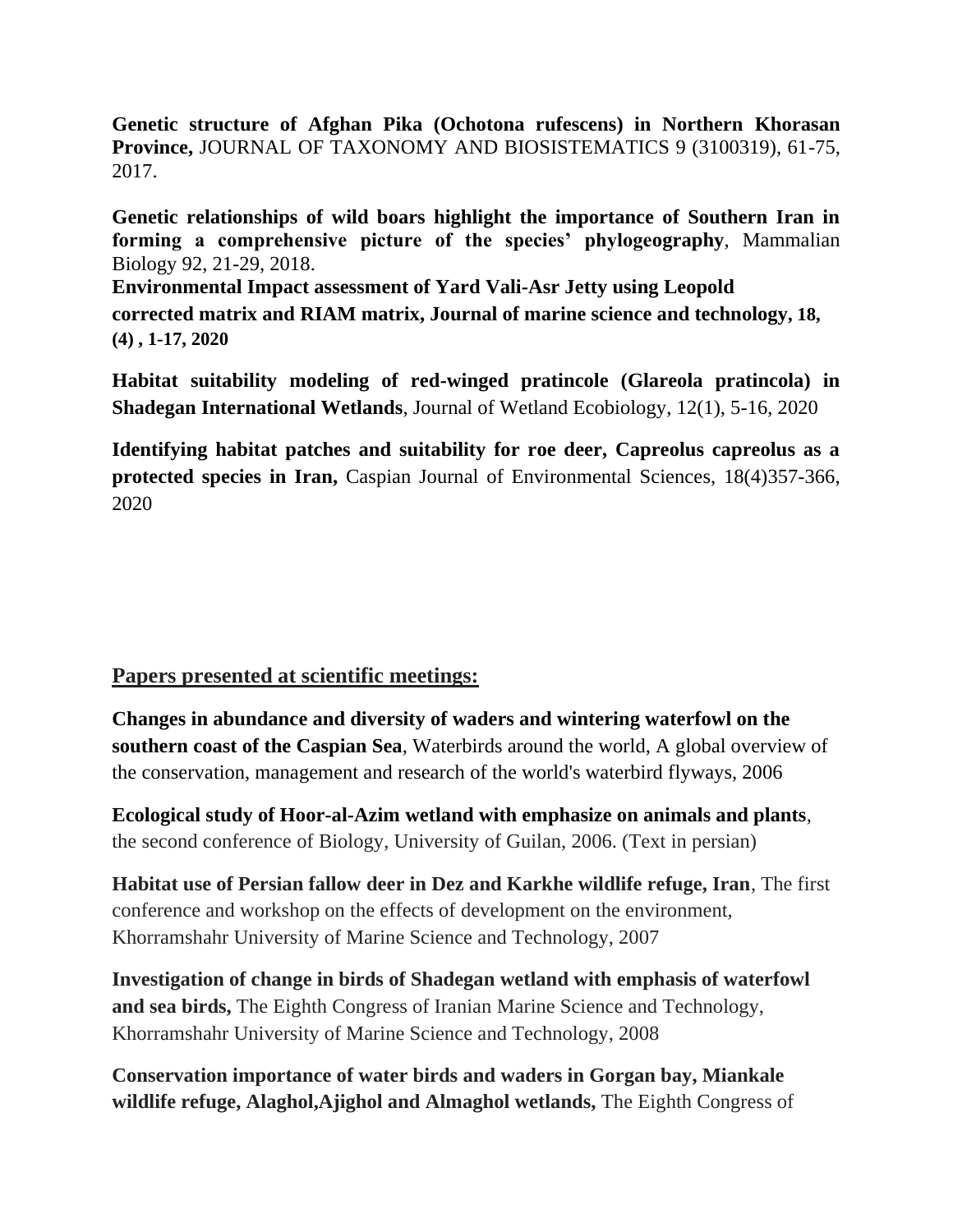Marine Science and Technology, Khorramshahr University of Marine Science and Technology, 2008

**Economic and existential Evaluation of Shadegan wetland**, Second International Symposium on Environmental Engineering, Khaje Nasir Toosi University of Technology, Iran, 2009.

**The effect of water level fluctuations on the diversity of birds in the Naseri wetland, Khuzestan**, The first student conference of conservation Ecology, Shahid Beheshti University, Iran, 2010.

**The production estimate and detect of carrying capacity for Persian Fallow Deer habitat in Karkheh wildlife refuge**, The 16<sup>th</sup> National and 4<sup>th</sup> International Conference of Biology, Ferdowsi University of Mashhad, Iran, 2010

**Comparison survey of wintering waterbirds in northern wetlands of Iran In order to contribute to the Bird Watching,** The first Conference of green tourism and ecotourism, 2013

#### **Research Projects**

**Bamdejh wetland and waterbirds**, Khorramshahr University of Marine Science and Technology, 2007

**Survey of Persian fallow deer habitat in Dez and Karkheh protected areas**, Department of Environment, 2008

**Shadegan wetland management with emphasis on ecotourism**, Department of Environment, 2008

**Hur-al-Azim wetland management master plan**, Department of Environment, 2009

**Environmental Impact assessment of irrigation drainage network of Kheirabad**, Khuzestan Water and Power Authority, 2013

**Survey of Genetic variability decrease and heavy metal accumulation of Mudskipper (***Boleophthalmus dussumieri***) in North of Persian Gulf Coastal Area,** presidential supporting fund for researchers and technologists, 2018

## **Participate in workshops**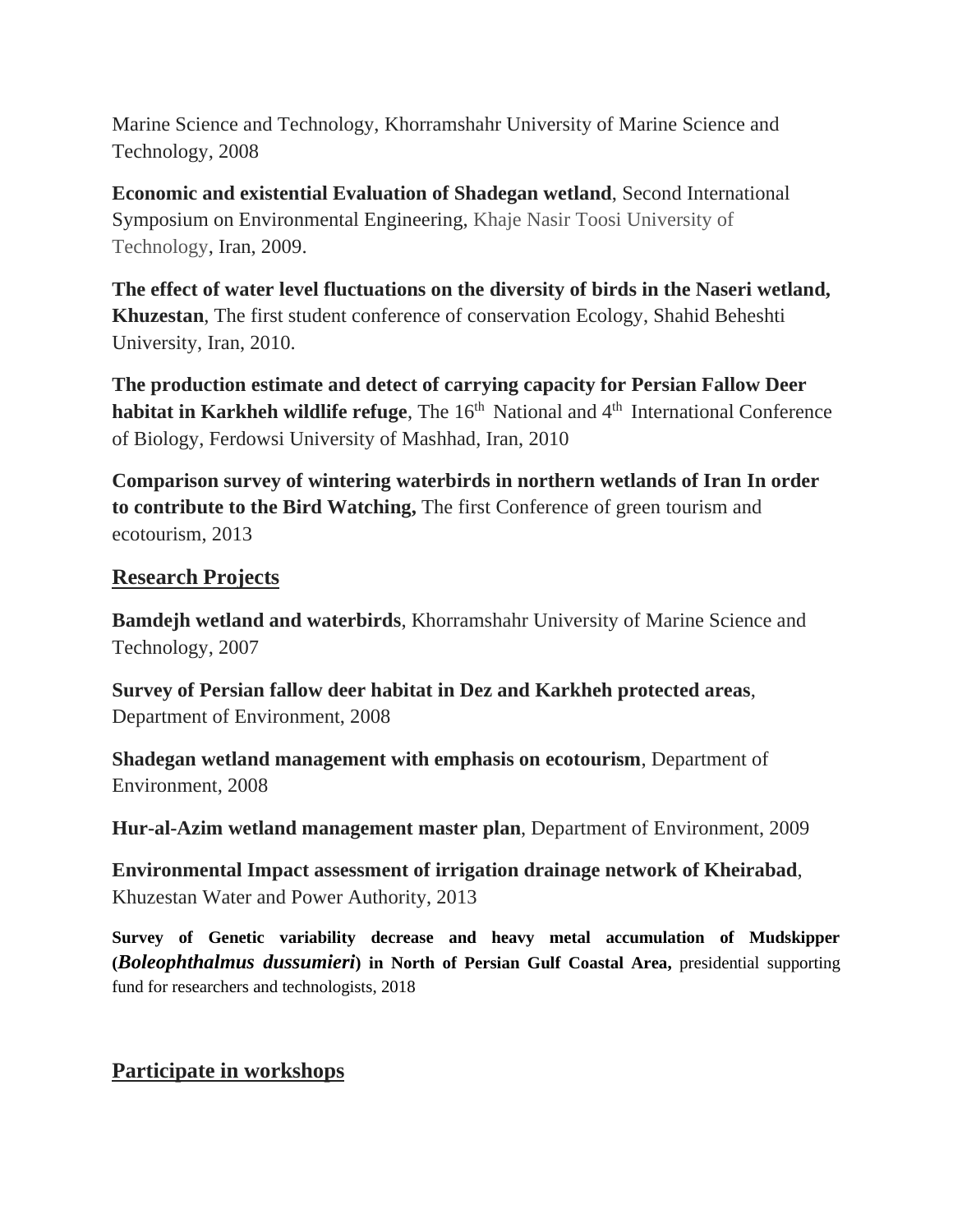**Preparation of manuals and procedures for ISO / IEC 17025**, Khorramshahr University of Marine Science and Technology

**Remote sensing in Oceanography**, Khorramshahr University of Marine Science and Technology

**Standard provision to protect the marine environment from the oil slick,** Standard Office of Khorramshahr

**Participation in the first conference of the effect of development on the environment,** Khorramshahr University of Marine Science and Technology

**Distribution and transfer of marine pollution modeling**, the second conference of environment and sustainable development, Petrochemical Factory of Bandar Imam

**The use of biotechnology for remediation of sea environment**, the second conference of environment and sustainable development, Petrochemical Factory of Bandar Imam

**Lake Shadegan inception workshop,** Department of Environment, Khuzestan

**Field measurement of marine parameters,** The Eighth Congress of Marine Science and Technology, Khorramshahr University of Marine Science and Technology, 2008

**GIS workshop,** The Eighth Congress of Marine Science and Technology, Khorramshahr University of Marine Science and Technology, 2008

#### **The executive posts**

The Educational Deputy, Marine Natural Resource Faculty, Khorramshahr University of Marine Science and Technology, 2007-2010

The Educational Deputy, Marine Natural Resource Faculty, Khorramshahr University of Marine Science and Technology, 2015- up to now

The Training Manager of Khorramshahr University of marine science and technology, 2017- up to now

#### **Honors and Awards**